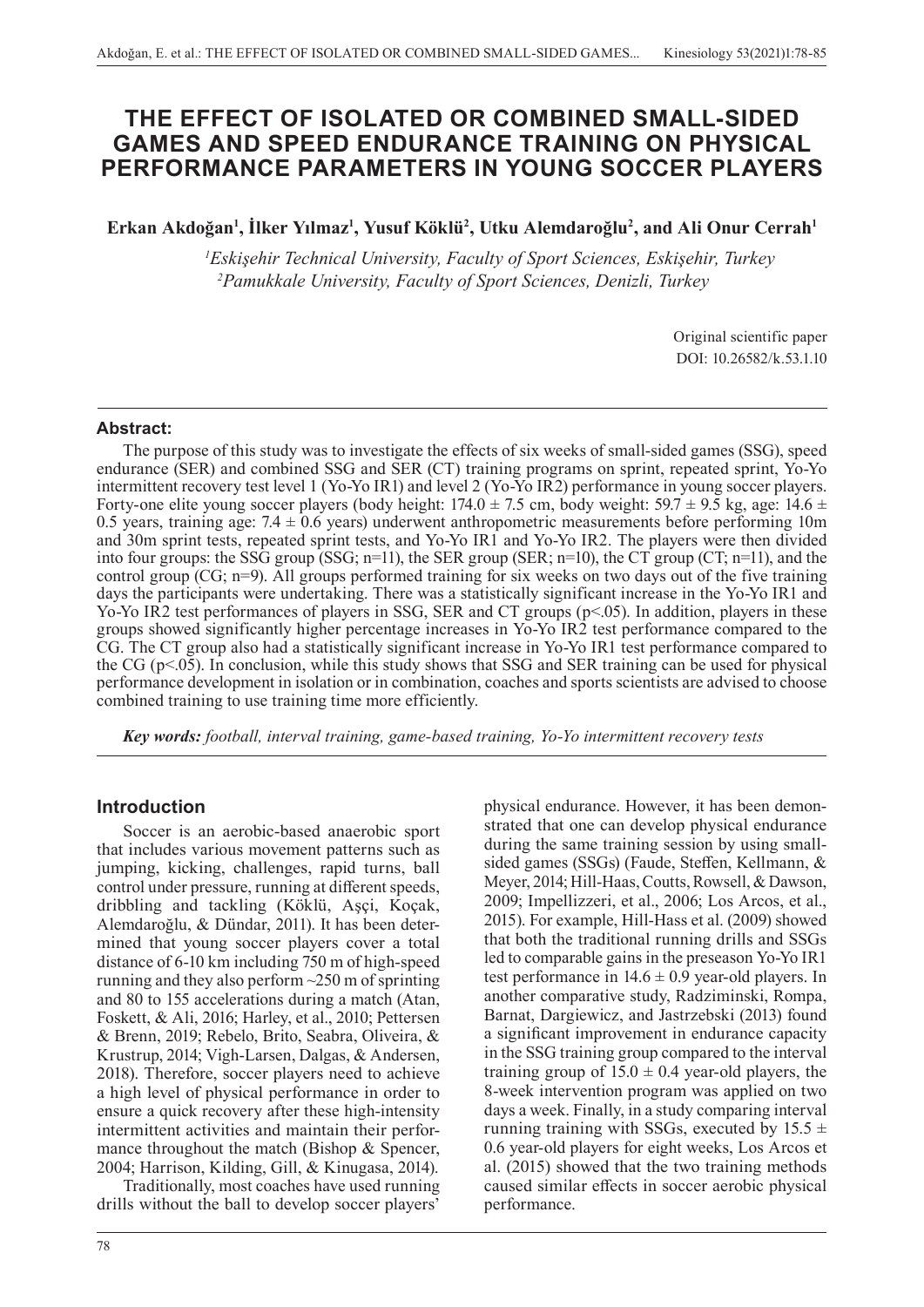Speed endurance training is another training method used to improve players' physical performance. This is a form of high-intensity anaerobic training that can be categorized as speed-endurance production (SEP) and speed-endurance maintenance (SEM) (Ade, Harley, & Bradley, 2014; Bangsbo, Mohr, & Krustrup, 2006; Hill-Haas, et al., 2009; Ingebrigtsen, Shalfawi, Tønnessen, Krustrup, & Holtermann, 2013). Ingebrigtsen et al. (2013) revealed that six weeks of biweekly speed endurance production training sessions significantly improved 10-m sprint performance and the Yo-Yo IR2 test scores in 16.9± 0.6-year-old players. The research suggests that speed endurance training enables players to perform high-intensity activities during a match more frequently and for longer durations, and that it reduces recovery time after highintensity activities (Bangsbo, et al., 2006; Iaia, et al., 2009, 2015; Ingebrigtsen, et al., 2013; Rampinini, Impellizzeri, Castagna, Coutts, & Wisløff, 2009). Studies on the effects of speed endurance training in soccer have shown that 1-3 speed endurance training sessions a week for 2-10 weeks can provide an improvement in repeated sprints (1.9-2.1%) (Ferrari Bravo, et al., 2008; Thomassen, Christensen, Gunnarsson, Nybo, & Bangsbo, 2010), maximal aerobic speed (8.1%) (Dupont, Akakpo, & Berthoin, 2004), and Yo-Yo IR test performance (22-28%) (Ferrari Bravo, et al., 2008; Hill-Haas, et al., 2009).

The training effect studies have shown that SSGs and speed endurance training can be used for improving players' physical performance (Hill-Haas, et al., 2009; Ingebrigtsen, et al., 2013). However, few studies have been conducted on the long-term effects of small-sided games and speed endurance training on young soccer players; no studies have investigated the effects of speed endurance training combined with SSGs on players' physical performance. If a combination of speed endurance training and SSGs can enhance players' physical performance within the same training session, coaches will have a chance to use the training time more efficiently. In line with this argument, the purpose of this study was to determine the effects of isolated or combined SSGs and speed endurance (SER) training on sprint, repeated sprint, Yo-Yo IR1 and Yo-Yo IR2 performances in young soccer

*Table 1. Characteristics of the participants (mean ± SD)*

players. It was hypothesized that the combined SSG and SER training would result in higher training effects on sprint, repeated sprint, Yo-Yo IR1 and Yo-Yo IR2 test performances than the isolated SSG and SER training.

# **Methods**

# **Participants**

Forty-one elite young soccer players (body height:  $174.0 \pm 7.5$  cm, body weight:  $59.7 \pm 9.5$  kg, age:  $14.6 \pm 0.5$  years, training age:  $7.4 \pm 0.6$  years) participated voluntarily in this study. The players' physical characteristics are presented in Table 1. All the players who participated in the study were members of the same Turkish club competing in the U15 (n=18) and U16 (n=23) teams of elite academy leagues; they trained for 60-90 minutes five days per week in soccer sessions with their team during their regular training cycle. The team also played four friendly matches during the experimental period. The study was conducted according to the Helsinki Declaration and was approved by the local Ethics Committee. All players gave their written informed consent to participate in the study, and parental approval was also obtained.

# **Procedures**

The study was completed during a 12-week preseason period. Before the experimental training period, as Radziminski et al. (2013) suggested, all participants completed a comprehensive 4-week aerobic training program consisting of 60-90 minutes of low intensity activity five days a week to prepare their bodies for anatomic adaptation and to prevent any injuries. After the adaptation period, the anthropometric data of the soccer players were taken (body weight and height), and the players performed sprint tests (10 m and 30 m) on the first day. On day two, they underwent repeated sprint ability (RSA) tests (7 x 35 m) and on day three, they performed the Yo-Yo Intermittent Recovery Test Level 1 (Yo-Yo IR1). On day five, the Yo-Yo Intermittent Recovery Test Level 2 (Yo-Yo IR2) was administered. After these pretests were completed, the players were divided into four groups based on their scores on the Yo-Yo IR1 test: the small-sided games group (SSG), the speed endurance running

|                      | SSG (n=11)      | $CT (n=11)$    | <b>SER (n=10)</b> | $CG (n=9)$      |
|----------------------|-----------------|----------------|-------------------|-----------------|
| Age (years)          | $14.5 \pm 0.5$  | $14.6 \pm 0.5$ | $14.5 \pm 0.5$    | $14.6 \pm 0.5$  |
| Body height (cm)     | $172.6 \pm 9.2$ | 171 4+7 2      | $174.5 \pm 6.3$   | $178.3 \pm 5.3$ |
| Body weight (kg)     | $55.4\pm 6.9$   | $58.5 \pm 7.6$ | $60.2 \pm 9.7$    | $66.7 \pm 11.0$ |
| BMI ( $kg/m2$ )      | $18.6 \pm 1.4$  | $19.6 \pm 1.9$ | $19.9 \pm 2.5$    | $20.9 \pm 2.4$  |
| Training age (years) | $7.3 \pm 0.6$   | $7.5 \pm 0.7$  | $7.2 \pm 0.6$     | $7.7 \pm 0.5$   |
|                      |                 |                |                   |                 |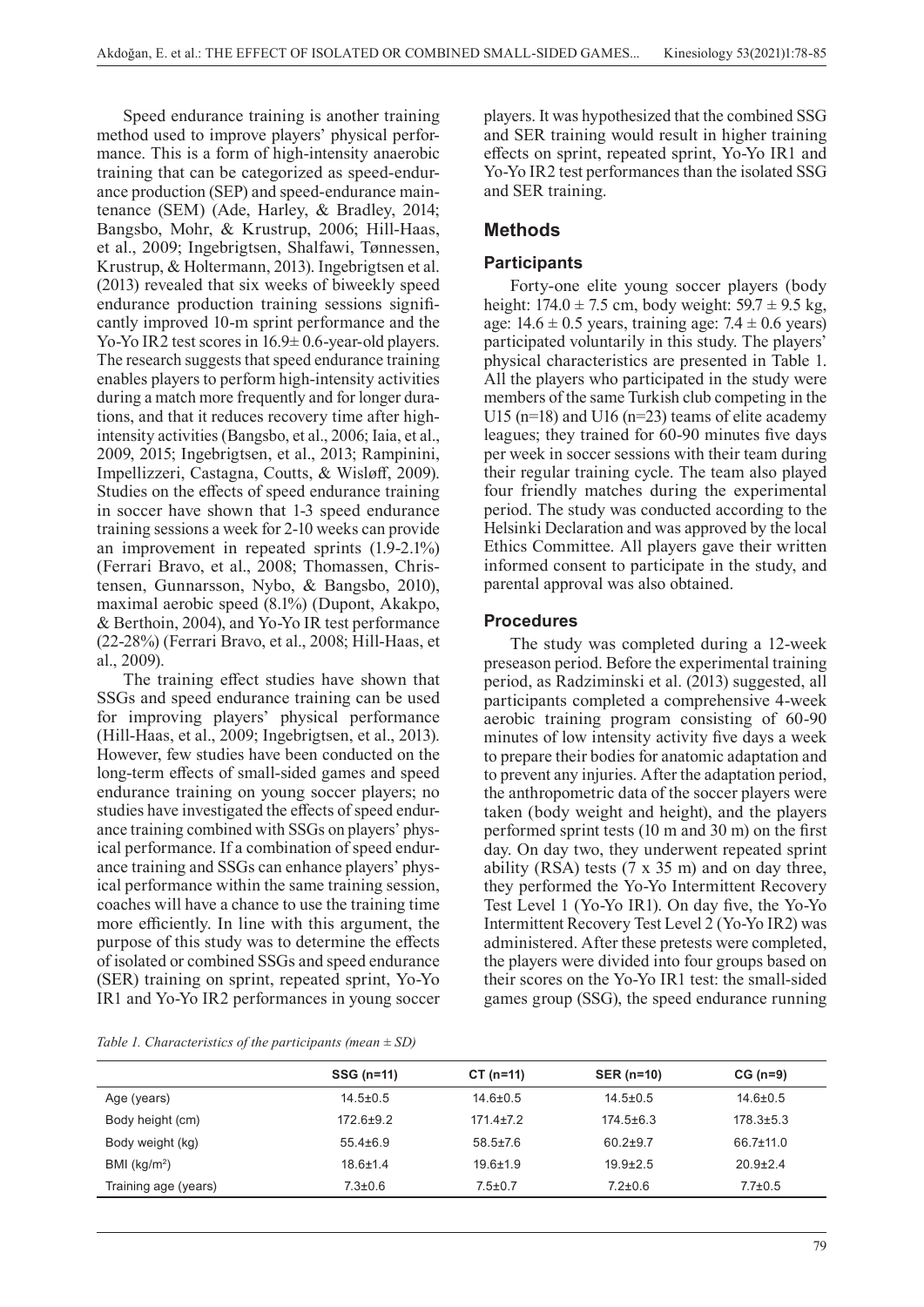group (SER), the combined training group (CT: small-sided games + speed endurance running) and the control group (CG). The experimental groups followed the respective training program two days a week (on Tuesdays and Thursdays) during the experimental period. The CG pursued a lowintensity technical and tactical training. All groups participated in the 25-minute warm-up (low-intensity running, dynamic stretching and short passing) and 10-min cool down (jogging, stretching) sessions together.

No other technical or tactical training was performed on the training days with SSG, SER and CT during the six-week period. On the other days of the week, training started with warm-up exercises (low-intensity running, dynamic stretching, and short passing) and was followed by technical and tactical sessions in small and large groups, ending with SSGs and games including more players (commonly 8-a-side or 9-a-side game).

Before all field assessments the players went through a 15-minute warm-up session consisting of approximately 8 min of low intensity running, followed by 4 min of accelerations and decelerations over 40-60 m and a 3 min dynamic stretching session of the hip extensors, hip flexors, hamstrings, and quad group muscles. On testing days, players

were told to report to the pitch or track three hours after having consumed a light meal and to refrain from strenuous physical activity and avoid caffeine consumption eight hours before testing. All the testing sessions were conducted at the same time of day (9:30-11:30 a.m.) to remove the effects of circadian variation on the variables, as suggested by Drust, Waterhouse, Atkinson, Edwards, and Reilly (2005). During the testing and training sessions, the air temperature remained between 18*°* and 25°C and humidity between 40% and 47.1%. The test and research programs are presented in Figure 1.

#### **10-30 m sprint tests**

Short-sprint performance was evaluated over 10 m and 30 m distances on natural grass fields. Time was recorded using Smartspeed (Fusion Sport Pty Queensland, Australia), with photoelectric cells placed at 0, 10 and 30 m distances to capture measurements at these points. Then, the data recorded were sent to a computer and saved in seconds. As Svensson and Drust (2005) suggested, a 30 cm head start was given before the start line. Players were given 3 min breaks between three sprints. The best performance out of three trials was further considered.



Note. SSG= small-sided game group; SER= speed endurance running group; CT= combined training group: CG= control group. *Figure 1. Schematic representation of the research design.*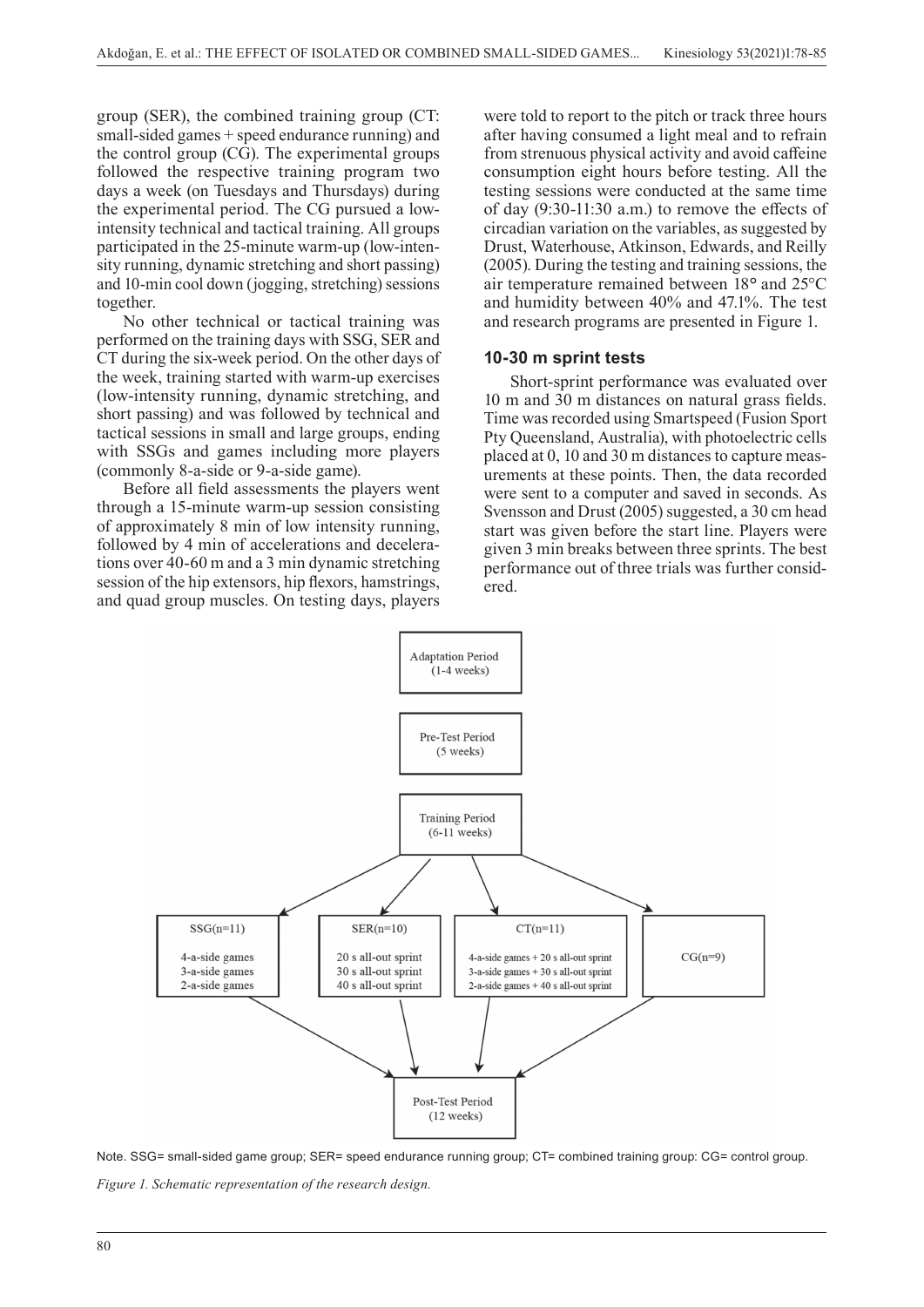### **Repeated sprint ability test (RSA)**

The 7 x 35 m repeated-sprint ability test was conducted on a natural grass field with a 30-s rest between sprints (Ingebrigtsen, et al., 2013). In the 7 x 35 m repeated sprint ability test, the photocell doors of the device (Smartspeed, Fusion Sport Pty Queensland, Australia) were placed at the start line and at the 35 m line. For every 35 m sprint, the sprint time was sent to the computer and recorded in seconds. During the repeated-sprint tests, the players started from a standing position with their foot on a marked line 30 cm behind the first set of photocells, and the timer was initialized when the players broke the beam of the photocell, as suggested by Svensson and Drust (2005). The best sprint time (RSAbest), total sprint time (RSAtotal) and performance decrement (RSAdec) were recorded for analysis.

#### **Yo-Yo intermittent recovery tests (Yo-Yo IR)**

Level 1 and level 2 Yo-Yo IR tests, developed specifically for soccer, were administered on natural grass fields. The Yo-Yo IR1 and Yo-Yo IR2 consist of 2 x 20 m shuttle runs, back and forth between the starting, and finishing lines with a turn running speed, which progressively increases, is controlled by audio bleeps from a tape recorder (Krustrup, et al., 2003). The Yo-Yo IR1 started at 10 km·h-1 and Yo-Yo IR2 started at 13 km·h-1. Between each running bout, the participant has a 10-s rest period (Bangsbo, Iaia, & Krustrup, 2008). The test result is recorded as the distance covered at the moment the participant has twice failed to reach the finishing line in the allocated time. The tape (Yo-Yo tests, HO + Strom, Denmark) was calibrated before every

*Table 2. Training programs*

trial, and the procedures were identical to those previously described and suggested by Bangsbo et al. ( 2008). The total distance covered by each player during the tests was recorded.

#### **Small-sided games (SSG)**

In the first two weeks, the SSGs were played in an area of 25 m x 32 m in a 4-a-side format for 4 x 4 min. In the 3rd and 4th weeks, 3-a-side SSGs were played in a 20 m x 30 m area for 4 x 4 min, and in the 5th and 6th weeks, 2-a-side games were played in a 16 m x 25 m area for 4 x 2 min periods (Table 2). Three-minute rest periods were given between the bouts. The soccer players were verbally encouraged to exert their maximum effort during the games as described by Rampinini et al. (2007). Extra balls were placed in the goals and all along the line marking the boundary of the pitch to enable the game to be re-started immediately after the ball left the playing area from the place where it left. The SSGs were performed on a natural grass field.

#### **Speed endurance running (SER)**

The speed endurance running training consisted of 6-9 bouts of 20, 30 or 40-s all-out runs interspersed with 100, 150 and 200-s recovery periods between the bouts, respectively (Table 2). Players ran all-out for 20-s in the first two weeks, 30-s in weeks 3 and 4, and 40-s in weeks 5 and 6. The running was performed on a natural grass field, and the participants had to perform a 180° turn every time they reached the edge of the pitch. The players were instructed to run all-out during each bout and were verbally encouraged by the researchers to put in their maximum effort.

|                  | SSG                  |                                   | <b>SER</b>         |                                 | <b>CT</b>                                         |                                   |
|------------------|----------------------|-----------------------------------|--------------------|---------------------------------|---------------------------------------------------|-----------------------------------|
| Week/<br>Session | Training (s)         | Number<br>of Bouts/<br>Rest (min) | Training (s)       | Number<br>of Bouts/<br>Rest (s) | Training (s)                                      | Number<br>of Bouts/<br>Rest (min) |
| $1 - 1$          | 4-a-side game (240s) | 4/3                               | 20s all-out sprint | 7/100                           | 4-a-side game (220s) + 20s all-out sprint         | 4/3                               |
| $1 - 2$          | 4-a-side game (240s) | 4/3                               | 20s all-out sprint | 8/100                           | 4-a-side game (220s) + 20s all-out sprint         | 4/3                               |
| $2 - 1$          | 4-a-side game (240s) | 4/3                               | 20s all-out sprint | 9/100                           | 4-a-side game (220s) + 20s all-out sprint         | 4/3                               |
| $2 - 2$          | 4-a-side game (240s) | 4/3                               | 20s all-out sprint | 9/100                           | 4-a-side game (220s) + 20s all-out sprint         | 4/3                               |
| $3-1$            | 3-a-side game (180s) | 4/3                               | 30s all-out sprint | 7/150                           | $3$ -a-side game (150s) + 30s all-out sprint      | 4/3                               |
| $3-2$            | 3-a-side game (180s) | 4/3                               | 30s all-out sprint | 8/150                           | $3$ -a-side game $(150s) + 30s$ all-out sprint    | 4/3                               |
| $4-1$            | 3-a-side game (180s) | 4/3                               | 30s all-out sprint | 8/150                           | $3-a$ -side game $(150s) + 30s$ all-out sprint    | 4/3                               |
| $4 - 2$          | 3-a-side game (180s) | 4/3                               | 30s all-out sprint | 9/150                           | $3-a$ -side game $(150s) + 30s$ all-out sprint    | 4/3                               |
| $5-1$            | 2-a-side game (120s) | 4/3                               | 40s all-out sprint | 6/200                           | 2-a-side game $(80s) + 40s$ sprint all-out sprint | 4/3                               |
| $5-2$            | 2-a-side game (120s) | 4/3                               | 40s all-out sprint | 7/200                           | 2-a-side game $(80s) + 40s$ sprint all-out sprint | 4/3                               |
| $6-1$            | 2-a-side game (120s) | 4/3                               | 40s all-out sprint | 8/200                           | 2-a-side game $(80s) + 40s$ sprint all-out sprint | 4/3                               |
| $6 - 2$          | 2-a-side game (120s) | 4/3                               | 40s all-out sprint | 9/200                           | 2-a-side game $(80s) + 40s$ sprint all-out sprint | 4/3                               |

Note. SSG=small-sided games group; SER=speed endurance running group; CT= combined training group.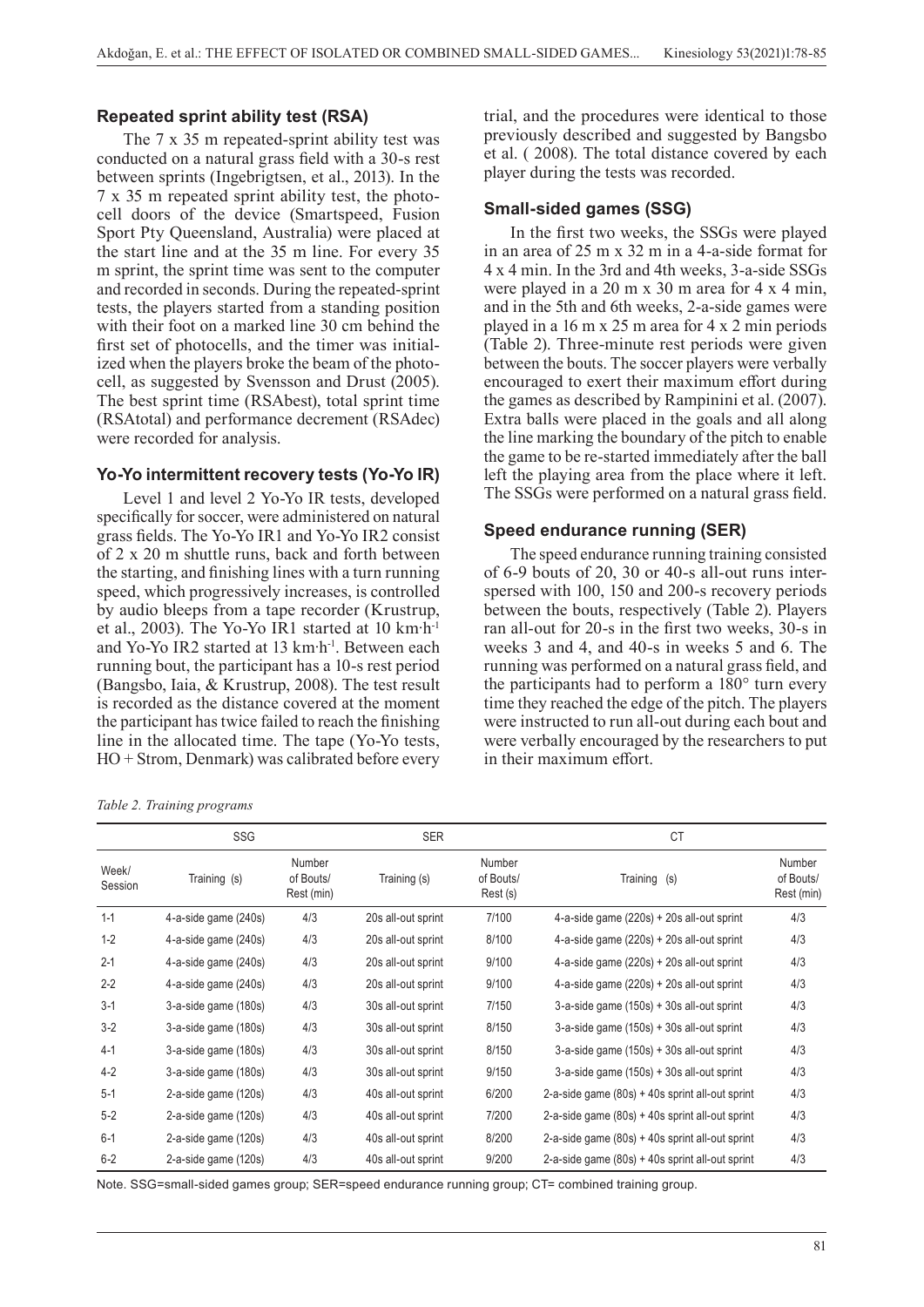#### **Combined training (CT)**

In the combined speed endurance training sessions, participants played 4-a-side SSGs on a pitch area 25 m x 32 m for 4 x 220-s and performed 20-s speed endurance runs. In weeks 3 and 4, participants played 3-a-side SSGs in a 20 m x 30 m area for 4 x 150-s and then performed 30-s speed endurance runs. In weeks 5 and 6, participants played 2-a-side games in a 16 m x 25 m area for 4 x 80-s periods and then performed 40-s speed endurance runs. Three-minute resting periods were given between the SSGs bouts. The soccer players were asked to put in the maximum effort during the combined training. As soon as the small-sided games ended, the players performed SERs over a distance of 100-meter on a soccer pitch in which they had to perform a 180° turn every time when reached the sideline of the pitch. Table 2 shows all the different training protocols performed during the study.

#### **Statistical analyses**

The data collected are reported as means and standard deviations. Before using parametric tests, the assumption of normality was verified using the skewness and kurtosis test. The skewness and

#### **Results**

The pretest data indicated no statistical differences in each dependent variable between the groups (p<.05). The *t*-test results of the pretestposttest comparisons of the SSG, SER, CT and CG can be seen in Table 3. The 6-week training caused a statistically significant negative effect on the 10 m sprint times of all the groups and on the 30 m sprint times of the CT group  $(p<.05)$ . Along with this finding, the training did not have a statistically significant effect on the  $RSA_{best}$ ,  $RSA_{total}$  or  $RSA_{dec}$ values in the 7 x 35 m repeated sprint ability test for any of the groups  $(p>0.05)$ . In contrast, the Yo-Yo IR1 performances of all the groups saw a statistically significant improvement in their pretest-posttest comparisons ( $p<05$ ). There was also a statistically significant improvement in Yo-Yo IR2 test performance for all the groups except for the CG  $(p<.05)$ .

According to the obtained ANOVA test results, percentage change of SSG, SER, CT and CG in the Yo-Yo IR1 and Yo-Yo IR2 performances are given in Figure 2. In terms of Yo-Yo IR1 test performance, only the CT training sessions induced a statistically significant improvement when compared to the  $CG (p<.05)$ . In addition, all the three experimental

*Table 3. Changes in sprint, repeated sprint, Yo-Yo IR1 and Yo-Yo IR2 performance from pre- to post-training for each of the training groups*

|                      | SSG              |                   | <b>SER</b>       |                  | СT               |                  | CG               |                  |
|----------------------|------------------|-------------------|------------------|------------------|------------------|------------------|------------------|------------------|
|                      | Pre-training     | Post-training     | Pre-training     | Post-training    | Pre-training     | Post-training    | Pre-training     | Post-training    |
| 10 m sprint test (s) | $1.69 \pm 0.08$  | $1.76 \pm 0.10^*$ | $1.67 \pm 0.04$  | $1.78 \pm 0.11*$ | $1.74 \pm 0.11$  | $1.84 \pm 0.07*$ | $1.74 \pm 0.06$  | $1.84 \pm 0.08*$ |
| 30 m sprint test (s) | $4.41 \pm 0.25$  | $4.43 \pm 0.22$   | $4.27 \pm 0.13$  | $4.42 \pm 0.14*$ | $4.50 \pm 0.35$  | $4.53 \pm 0.22$  | $4.49 \pm 0.19$  | $4.51 \pm 0.15$  |
| $7x35$ m BST $(s)$   | $5.21 \pm 0.30$  | $5.17 \pm 0.25$   | $5.02 \pm 0.19$  | $5.03 \pm 0.10$  | $5.15 \pm 0.33$  | $5.14 \pm 0.23$  | $5.24 \pm 0.33$  | $5.22 \pm 0.26$  |
| $7x35$ m TST $(s)$   | $37.64 \pm 2.29$ | $37.41 \pm 1.68$  | $36.34 \pm 1.28$ | $36.49 \pm 0.94$ | $37.12 \pm 2.17$ | $37.30 \pm 1.57$ | $38.68 \pm 2.78$ | $38.59 \pm 1.65$ |
| 7x35 m PD (%)        | $3.14 \pm 1.25$  | $3.38 \pm 1.30$   | $3.39 \pm 1.25$  | $3.49 \pm 1.24$  | $2.84 \pm 0.98$  | $3.69 + 1.21$    | $5.38 \pm 2.22$  | $5.65 \pm 2.53$  |
| Yo-Yo IR1 (m)        | $1450 + 411$     | $1712 \pm 373$ *  | 1416±427         | $1748 \pm 504*$  | 1385±504         | 1778±740*        | $1008 \pm 355$   | $1046 \pm 356*$  |
| Yo-Yo $IR2$ (m)      | $520 \pm 144$    | 756±193*          | $520+93$         | 780±95*          | $512 \pm 150$    | 800±328*         | $442 \pm 136$    | $446 \pm 160$    |

Note. \* = significant difference from pre-training; SSG = small-sided game group; SER = speed endurance running group; CT = combined training group; CG = control group; TST = total sprint time; BST = best sprint time; PD = performance decrement.

kurtosis scores met the criterion of less than  $\pm 2$ for all the variables. A one-way analysis of variance (ANOVA) was performed on each dependent variable to compare differences between the training groups at the pretest. A paired *t*-test was performed on each dependent variable to compare differences between the pretest and posttest for each training group. ANOVA was performed to calculate percentage differences between the four groups. Where statistically significant mean differences were found, Tukey's *post-hoc* analyses were used to determine significance. The level of statistical significance was set at  $p<.05$ .



Note. \* = p<.05. SSG = small-sided game group; SER = speed endurance running group; CT= combined training group; CG = control group.

*Figure 2. Percentage changes in Yo-Yo Intermittent Recovery tests (Level 1 and 2) from pre- to post-training for each of the training groups.*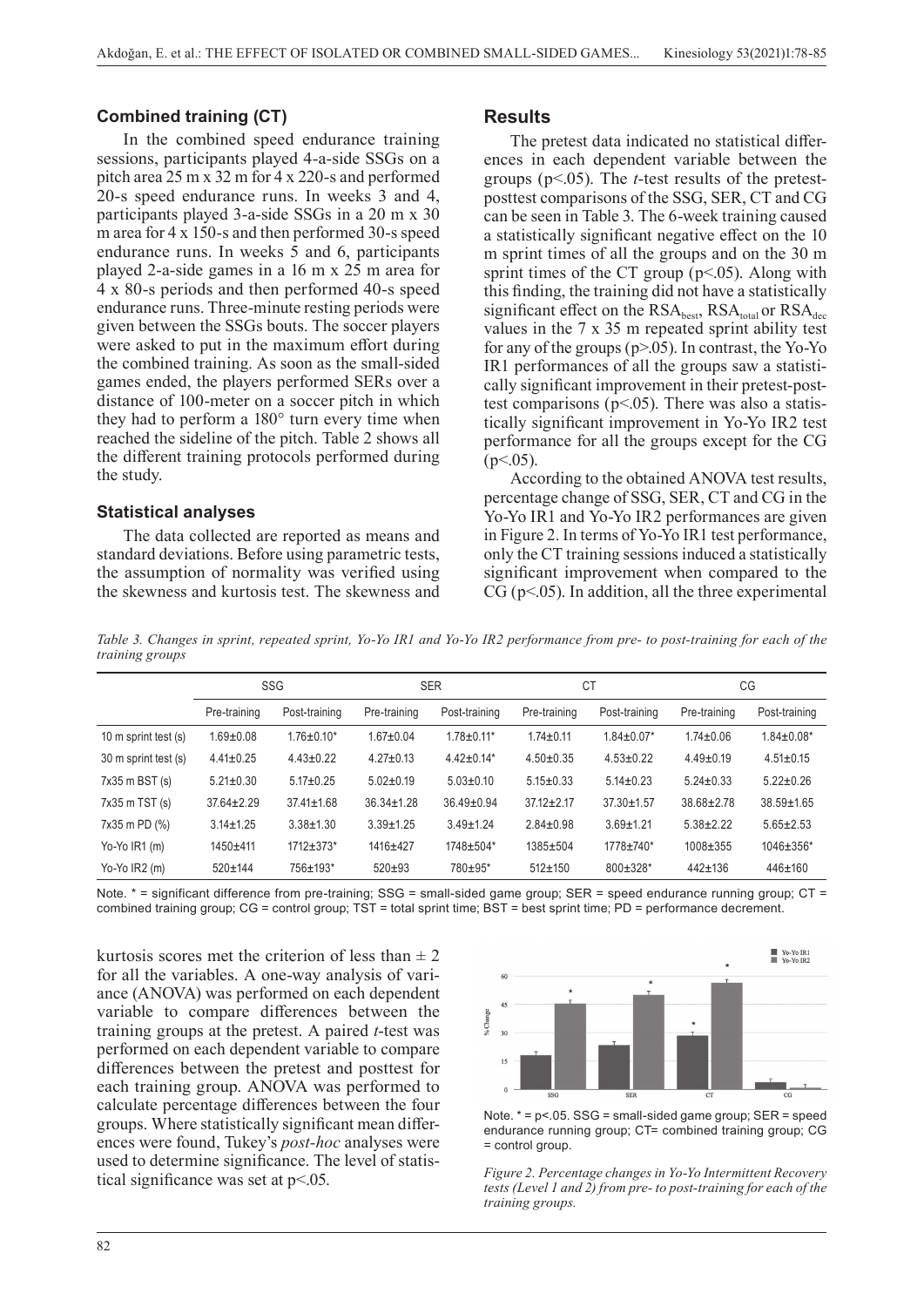groups showed a statistically significant improvement of Yo-Yo IR2 test performance compared to the CG ( $p<05$ ). Moreover, there were no significant improvements amongst SSG, SER, CT and CG in 10 m sprint, 30 m sprint and 7 x 35 m repeated sprint ability tests.

# **Discussion**

The purpose of this study was to determine the effects of isolated or combined SSG and SER training on sprint, repeated sprint, Yo-Yo IR1 and Yo-Yo IR2 performance in young soccer players. The main finding of the study is that SSG and SER training in isolation or in combination lead to significant improvements in players' Yo-Yo IR1 and Yo-Yo IR2 performances after the training period of six weeks.

The biggest change in pretest-posttest Yo-Yo IR1 performances was observed in the CT (28.4%), followed by the SER (23.4%), the SSG (18.1%) and the CG (3.8%). As noted above, the improvement shown by the CT is also statistically significant compared to the CG ( $p<.05$ ). The increase in SSG's Yo-Yo IR1 performances provides evidence that SSG drills are suitable for physical endurance training. The positive effects found relating to SER training with respect to Yo-Yo IR1 performance are similar to those found in other studies. For example, Hill-Haas et al. (2009) reported that for the 7-week SSG training and interval running training there were 17% improvement for the SSG group and 22% for the interval running training group in Yo-Yo IR1 performance of 14.6±0.9 years-old players. In another similar study, Ferrari Bravo et al. (2008) stated that the Yo-Yo IR1 performance increase by 28.1% for the repeated sprint training and by 12.5% for high intensity aerobic interval training was a result of a repeated sprint training and high intensity aerobic interval training in 17.3±0.6 yearsold players. In addition, the cause of the statistically significant enhancements in the Yo-Yo IR1 distances covered in the CG was thought to be the low-intensity technical and tactical training and the friendly games played.

When the percentage changes in Yo-Yo IR2 pretest-posttest performances are compared, it is seen that the SSG (45.4%), SER (50.0%) and CT (56.3%) groups displayed a statistically significant enhancement compared to the CG  $(0.9\%)$  (p<.05). Based on these results, it can be inferred that the training sessions had a positive effect on players' anaerobic endurance performance. In line with the improvement seen in the SER group, Mohr and Krustrup (2016) found that a 4-week (two days per week) speed endurance production training incorporating 30-seconds of all-out running and 150-s rests among sets significantly increased Yo-Yo IR2 test performance by 50%, while speed endurance maintenance training (2-a-side SSGs) showed an

increase of 26%. In another similar study, Iaia et al. (2015), found that a 3-week (three days per week) speed endurance production training with a 2-min passive rest, 6-8 repetitions and 20-s all-out running induced a 10.1% increase in Yo-Yo IR 2 performances ( $p<001$ ).

Even though Yo-Yo IR2 performance was significantly improved in all the experimental groups, the training sessions did not have any statistically significant positive effect on 7 x 35 m repeated sprint performance (best sprint time and total sprint time). Indeed, the training programs caused a statistically significant decrease in 10 m sprint times. Therefore, although there was an enhancement in their anaerobic performances, as inferred from the Yo-Yo IR2 performance, this enhancement did not lead to an improvement in acceleration, sprint or repeated sprint performances. The reason for this may be that SSG, SER and CT training programs do not include specific exercises aiming to develop sprinting and repeated sprinting with respect to distance and speed. In a similar study, Hill-Haas et al. (2009) found that a 7-week SSG training (two day per week) did not have any statistically significant effect on 5 m and 20 m or RSA sprint performance in 14.6±0.9 years-old players. Iaia et al. (2015) also found that a three-week (three days per week) speed endurance production training with 6-8 repetitions, 2-min passive rest and 20-s of all-out running did not lead to statistically significant improvements in 40 m sprint, 15 x 40 m repeated sprint test performance, or in total repeated sprint test times; in fact, this intervention led to a statistically significant decrease in these performances in 18.5±1 yearold players.

There is a limitation of this study–during the training sessions, the distances that were made at different speeds were not tracked with GPS and HR monitoring was not conduced. As a result, changes in external load and internal load which could have been monitored were not.

In conclusion, this stands as the first study to examine the performance effect and training response to combined small-sided games and speed endurance training methods in soccer players. The findings indicate that SSG, SER and CT training can be used for players' aerobic and anaerobic endurance improvement. When the Yo-Yo IR1 and Yo-Yo IR2 pretest-posttest performance changes are considered, the biggest improvement percentage was gained in the CT (percentage change in Yo-Yo IR1 28.4% and Yo-Yo IR2 56.3%). In team sports such as soccer, in which the efficient use of training time is important, CT sessions that can cover running drills with and without the ball for the improvement of aerobic and anaerobic endurance are thus recommended to coaches. In addition, this study indicates that SSG, SER and CT training programs do not have positive effects on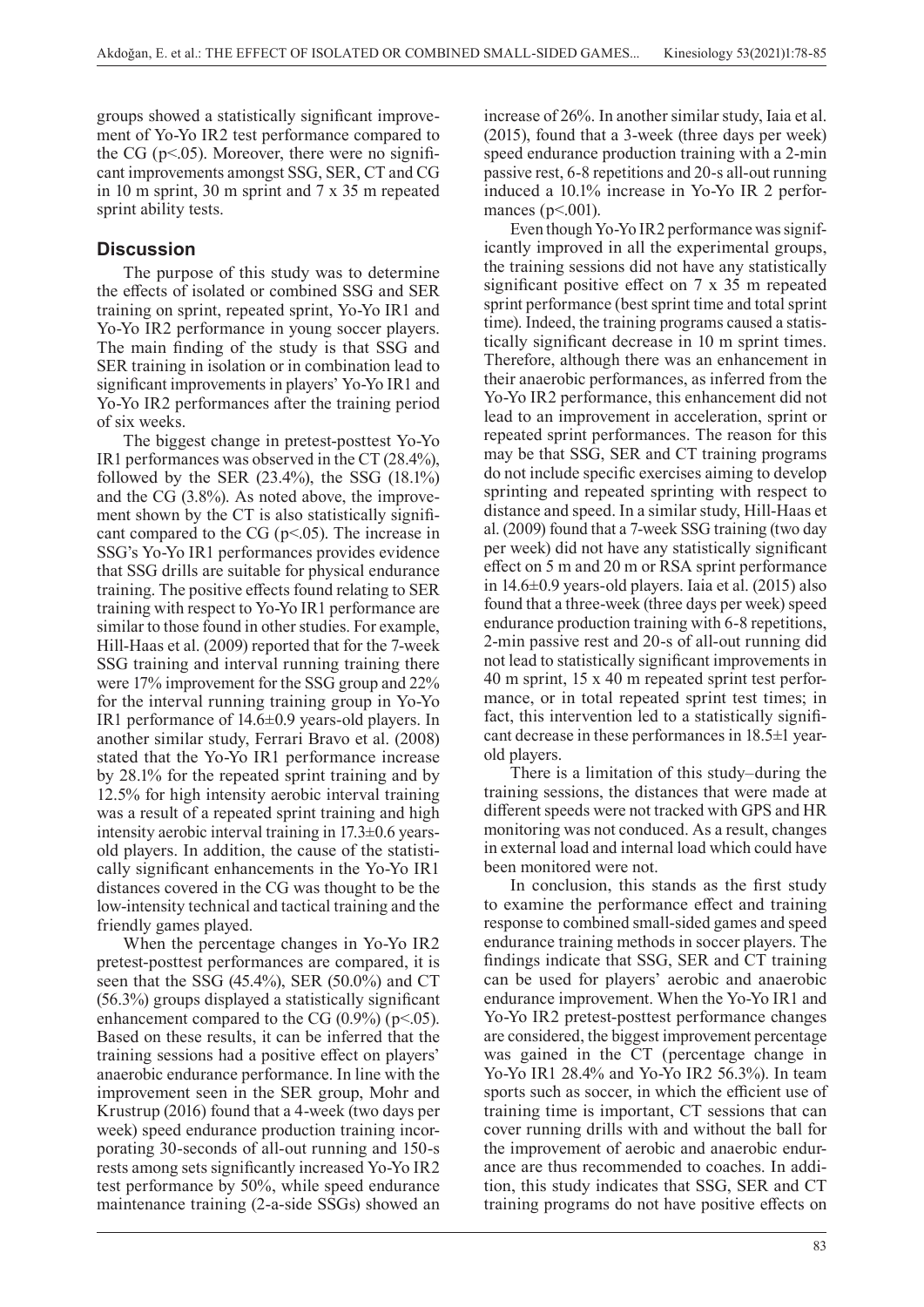repeated sprint and 10-m and 30-m speed performance. Therefore, in the light of these results, it is recommended that coaches be aware of the fact that training programs that incorporate these three training methods may not have a positive effect on players' speed and repeated sprint performances so other training drills (sprints or repeated sprints) may be needed to improve these attributes. If coaches aim to develop physical performance with a game format, combined training is recommended on the basis of our findings. At the same time, further studies should investigate whether the effects of speed endurance training can be optimized by specific combinations with other types of soccer training.

#### **References**

- Ade, J.D., Harley, J.A., & Bradley, P.S. (2014). Physiological response, time-motion characteristics, and reproducibility of various speed-endurance drills in elite youth soccer players: Small-sided games versus generic running. *International Journal of Sports Physiology and Performance*, *9*(3), 471-479.
- Atan, S.A., Foskett, A., & Ali, A. (2016). Motion analysis of match play in New Zealand U13 to U15 age-group soccer players. *Journal of Strength and Conditioning Research*, *30*(9), 2416-2423.
- Bangsbo, J., Iaia, F.M., & Krustrup, P. (2008). The Yo-Yo intermittent recovery test : A useful tool for evaluation of physical performance in intermittent sports. *Sports Medicine*, *38*(1), 37-51.
- Bangsbo, J., Mohr, M., & Krustrup, P. (2006). Physical and metabolic demands of training and match-play in the elite football player. *Journal of Sports Sciences*, *24*(7), 665-674.
- Bishop, D., & Spencer, M. (2004). Determinants of repeated-sprint ability in well-trained team-sport athletes and endurance-trained athletes. *Journal of Sports Medicine and Physical Fitness*, *44*, 1-7.
- Drust, B., Waterhouse, J., Atkinson, G., Edwards, B., & Reilly, T. (2005). Circadian rhythms in sports performance— An update. *Chronobiology International*, *22*(1), 21-44.
- Dupont, G., Akakpo, K., & Berthoin, S. (2004). The effect of in-season, high-intensity interval training in soccer players. *Journal of Strength and Conditioning Research*, *18*(3), 584-589.
- Faude, O., Steffen, A., Kellmann, M., & Meyer, T. (2014). The effect of short-term interval training during the competitive season on physical fitness and signs of fatigue: A crossover trial in high-level youth football players. *International Journal of Sports Physiology and Performance, 9*(6), 936-944.
- Ferrari Bravo, D., Impellizzeri, F.M., Rampinini, E., Castagna, C., Bishop, D., & Wisloff, U. (2008). Sprint vs. interval training in football. *International Journal of Sports Medicine*, *29*(8), 668-674.
- Harley, J.A., Barnes, C.A., Portas, M., Lovell, R., Barrett, S., Paul, D., & Weston, M. (2010). Motion analysis of matchplay in elite U12 to U16 age-group soccer players. *Journal of Sports Sciences*, *28*(13), 1391-1397.
- Harrison, C.B., Kilding, A.E., Gill, N.D., & Kinugasa, T. (2014). Small-sided games for young athletes: Is game specificity influential? *Journal of Sports Sciences*, *32*(4), 336-344.
- Hill-Haas, S.V., Coutts, A.J., Rowsell, G.J., & Dawson, B.T. (2009). Generic versus small-sided game training in soccer. *International Journal of Sports Medicine*, *30*(9), 636-642.
- Iaia, F.M., Fiorenza, M., Perri, E., Alberti, G., Millet, G.P., & Bangsbo, J. (2015). The effect of two speed endurance training regimes on performance of soccer players. *PLoS ONE*. *10*(9), e0138096.
- Iaia, F.M., Hellsten, Y., Nielsen, J.J., Fernstrom, M., Sahlin, K., & Bangsbo, J. (2009). Four weeks of speed endurance training reduces energy expenditure during exercise and maintains muscle oxidative capacity despite a reduction in training volume. *Journal of Applied Physiology*, *106*(1), 73-80.
- Impellizzeri, F.M., Marcora, S.M., Castagna, C., Reilly, T., Sassi, A., Iaia, F.M., & Rampinini, E. (2006). Physiological and performance effects of generic versus specific aerobic training in soccer players. *International Journal of Sports Medicine*, *27*(6), 483-492.
- Ingebrigtsen, J., Shalfawi, S.A.I., Tønnessen, E., Krustrup, P., & Holtermann, A. (2013). Performance effects of 6 weeks of aerobic production training in junior elite soccer players. *Journal of Strength and Conditioning Research*, *27*(7), 1861-1867.
- Köklü, Y., Aşçi, A., Koçak, F. Ü., Alemdaroğlu, U., & Dündar, U. (2011). Comparison of the physiological responses to different small-sided games in elite young soccer players. *Journal of Strength and Conditioning Research*, *25*(6), 1522-1528.
- Krustrup, P., Mohr, M., Amstrup, T., Rysgaard, T., Johansen, J., Steensberg, A., Pedersen P.K., & Bangsbo, J. (2003). The Yo-Yo intermittent recovery test: Physiological response, reliability, and validity. *Medicine and Science in Sports and Exercise*, *35*(4), 697-705.
- Los Arcos, A., Vázquez, J.S., Martín, J., Lerga, J., Sánchez, F., Villagra, F., & Zulueta, J.J. (2015). Effects of smallsided games vs. interval training in aerobic fitness and physical enjoyment in young elite soccer players. *PLoS ONE*, *10*(9), e0137224.